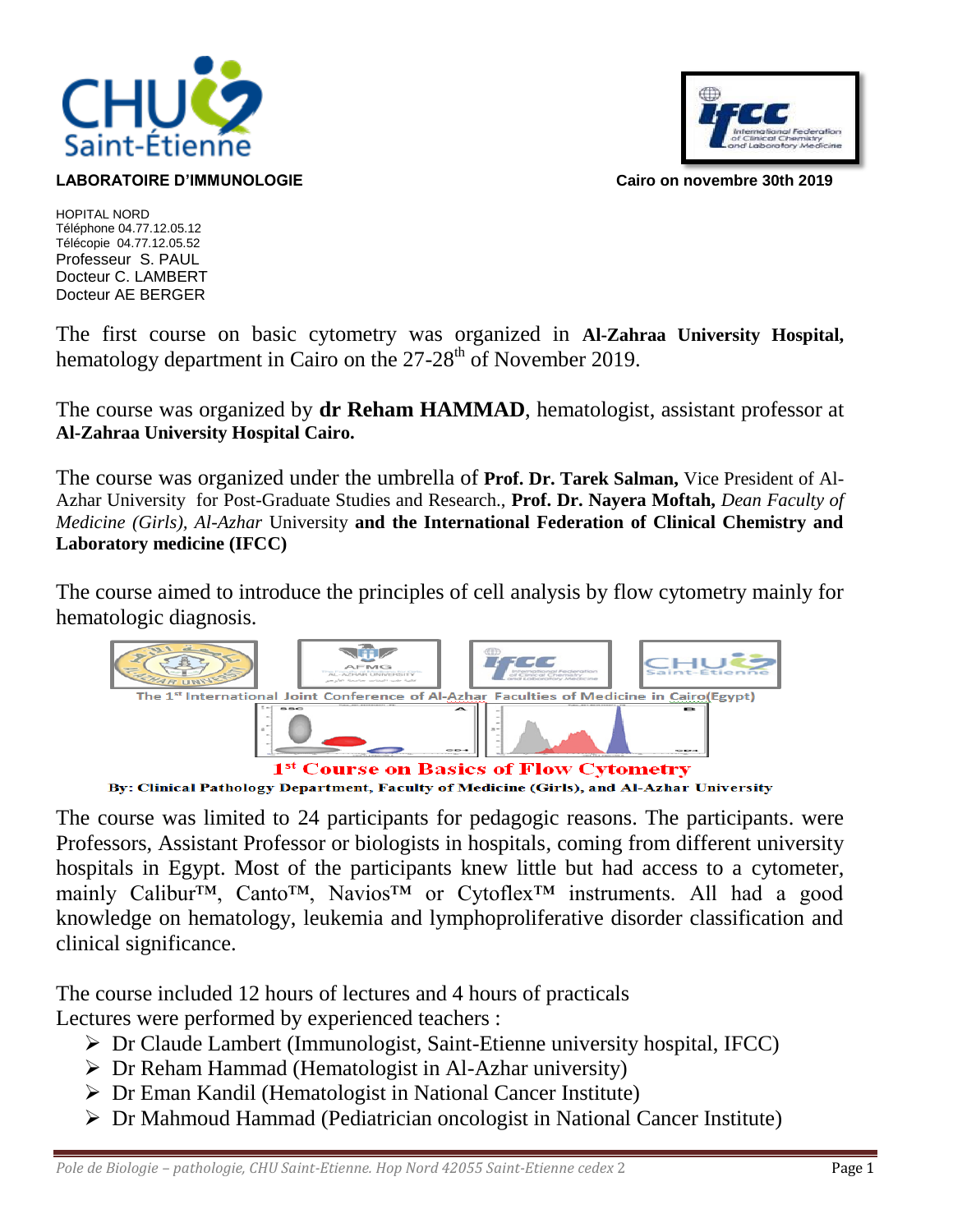Dr Mona Alrayes (Al-Azhar) kindly volunteer to give a lecture but sadly could not for family major reasons.

And addressed:

- Basics of flow cytometry, physics, fluidic, fluorescence, instrument settings, compensations.
- Sample preparation
- Data analysis, positive/ negative, gating strategies, statistics, reporting
- Basics for immunological analysis including T cells, B cells and dendritic cells.
- Basics for leukemia phenotyping and interpretation
- Basics for lymphoproliferative disorders phenotyping and interpretation

Course paper approvals was coordinated by Dr. Ahmed Elshafei, Lecturer, Faculty of Pharmacy (Boys), Al-Azhar University.

For reasons of space limitation, only 15 participants were selected to attend the practicals; each one made one T, B, NK immune-labelling on whole blood, lysis wash and analyzed their own sample on the cytometer from the Al-Azhar university.

The course was performed in a very intense, high quality level. Participants were highly attentive to the courses and a lot of interactions and discussions came from the audience. Courses slides and few documents were distributed in electronic pdf format at the end of the course. A certificate of attendance was delivered at the end of the course.

Satisfactory questionnaire was distributed at the end of the course and was collected anonymously. Quote were almost unanimously appreciated as excellent or very good. Only the course high density in a short period of time was the general complain. More practical work was also frequently asked by participants.

The course costs were limited to a minimum. All course expenses (breaks, lunch, certificates, and documents) were covered by the registration fees that were adapted to the local possibilities.

Most participants had no financial support for participating to the course.

Expenses were managed by the Al-Azhar university. The course and practicals were possible thanks to Al-Azhar university hospital for the lecture room and the laboratory / Instrument availability.

Mr. Ibrahim Ali the flow cytometry lab technician helped very actively for the organization, the practicals and the sample analysis on the cytometer.

Mr Mohammad Fawzy helped a lot for the logistic.